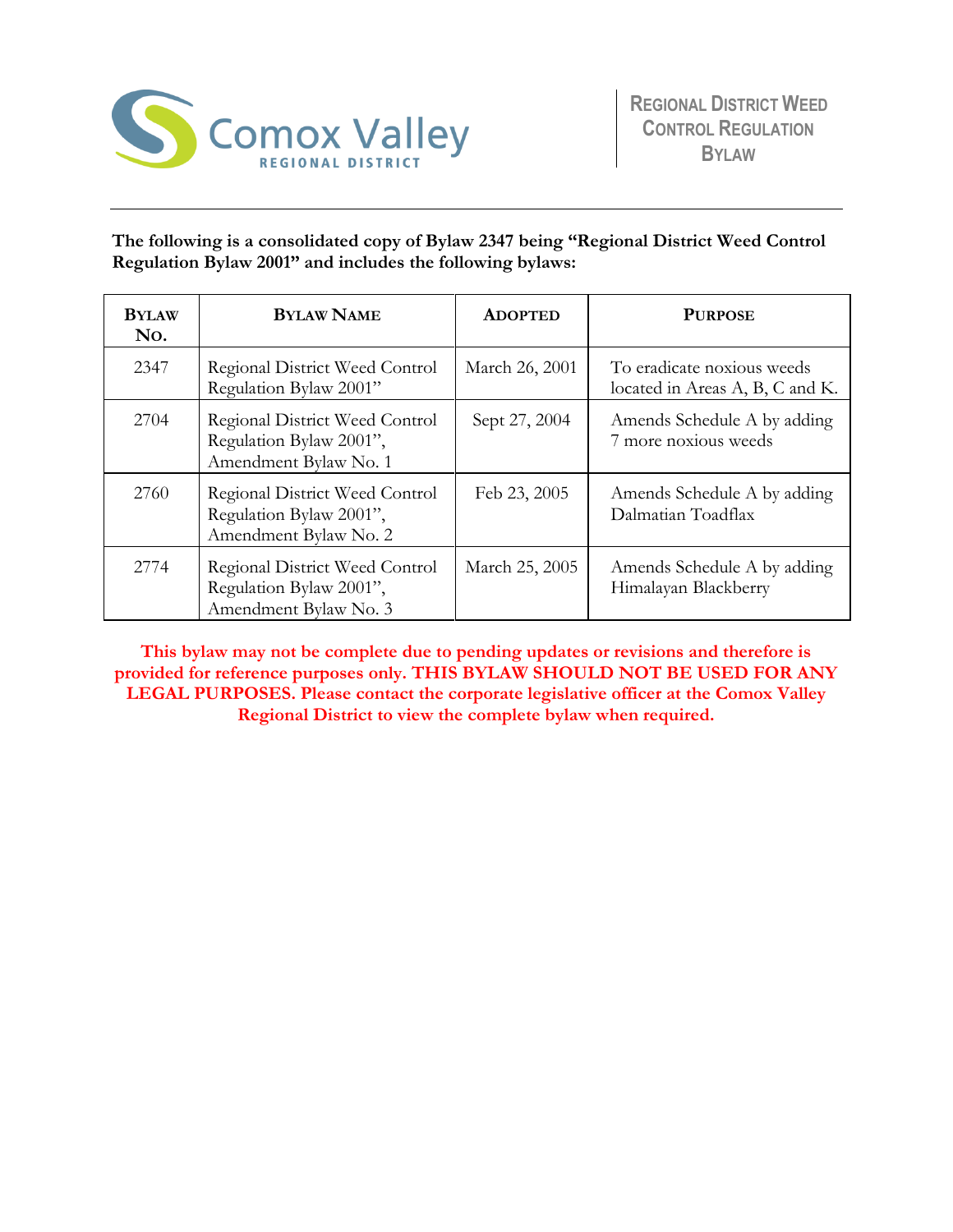## **REGIONAL DISTRICT OF COMOX-STRATHCONA**

## **BYLAW NO. 2347**

### **A BYLAW TO REGULATE NOXIOUS WEEDS**

WHEREAS the Board of the Regional District of Comox-Strathcona adopted Bylaw No. 2346 being "Regional District Weed Control Service Establishment Bylaw 2001" on the 26<sup>th</sup> day of March, 2001;

AND WHEREAS under Section 797.1(1)(d) of the Local Government Act, a Regional District may exercise the regulatory powers of a municipality under Section 725(1)(e) of the Local Government Act to require the owners or occupiers of real property, or their agents, to clear the property of brush, trees, noxious weeds or other growths;

AND WHEREAS the Regional District deems the plants listed in Schedule 'A' to this Bylaw to be noxious weeds;

AND WHEREAS the Regional District wishes to enact a Bylaw to eradicate the noxious weeds listed in Schedule 'A' within Electoral Areas 'A', 'B', 'C' and 'K' of the Regional District of Comox-Strathcona;

NOW THEREFORE, the Board of the Regional District of Comox-Strathcona, in open meeting assembled, enacts as follows:

### **1. CITATION**

This Bylaw may be cited for all purposes as the **"REGIONAL DISTRICT WEED CONTROL REGULATION BYLAW 2001"**

#### **2. DEFINITIONS**

In this Bylaw:

| a) | <b>Administration Officer</b> |             | means a person appointed under that title by the Board<br>pursuant to its powers under the Local Government Act. |  |
|----|-------------------------------|-------------|------------------------------------------------------------------------------------------------------------------|--|
| b) | <b>Board</b>                  |             | means the Board of the Regional District of Comox-<br>Strathcona                                                 |  |
| c) | <b>Bylaw</b><br>Officer       | Enforcement | means a person appointed by or contracted by the Board<br>to enforce this Bylaw.                                 |  |
| d) | Occupier                      |             | has the same meaning as in the Local Government Act.                                                             |  |
| e) | Owner                         |             | has the same meaning as in the Local Government Act.                                                             |  |
| f) | Real property                 |             | has the same meaning as in the Local Government Act.                                                             |  |
| g) | <b>Regional District</b>      |             | means the Regional District of Comox-Strathcona                                                                  |  |
|    |                               |             |                                                                                                                  |  |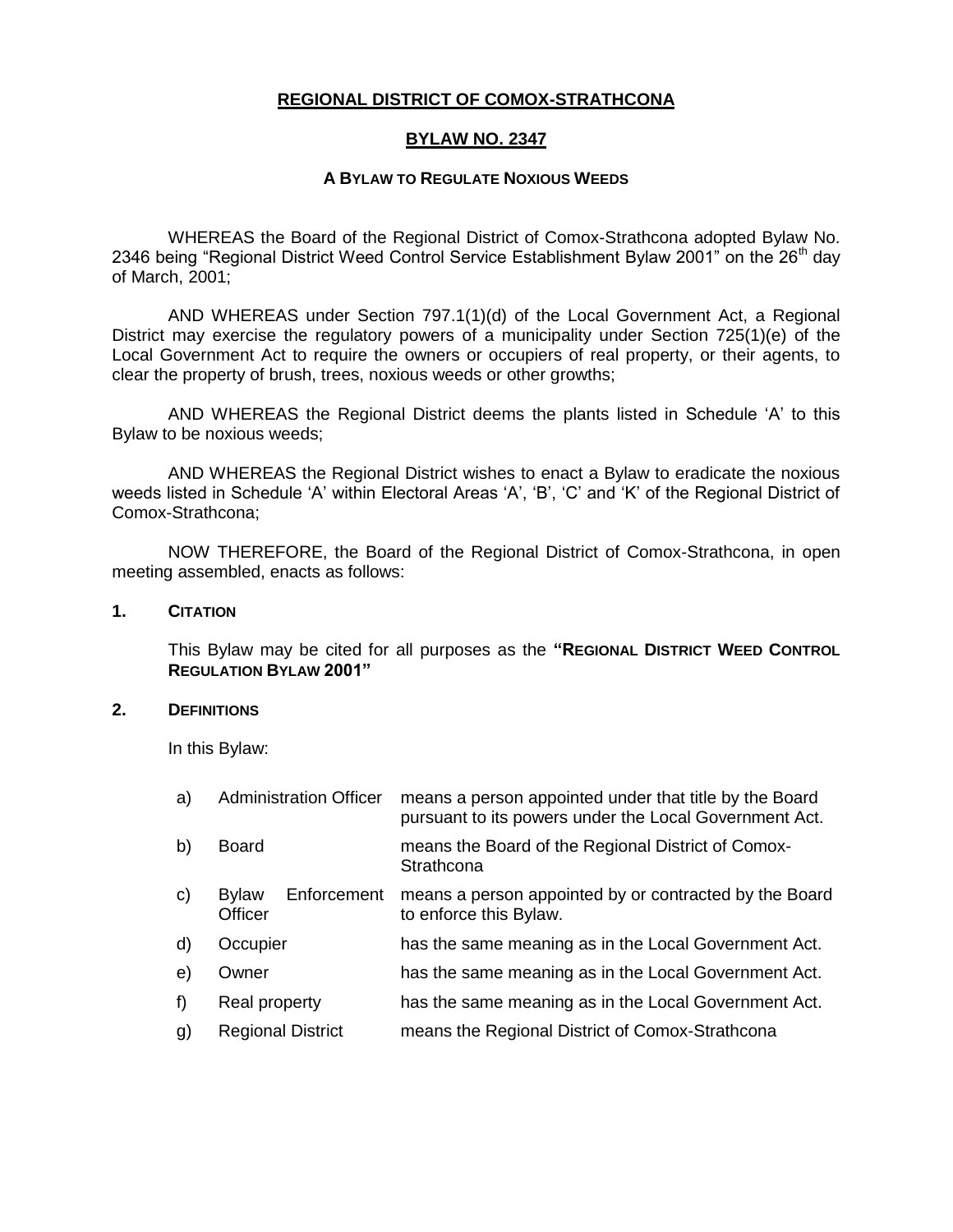### **3. PROHIBITION**

Every owner or occupier of real property in Electoral Areas 'A', 'B', 'C' and 'K' of the Regional District of Comox-Strathcona, or that person's agent, shall ensure that his or her property be cleared of, and remain free from, all noxious weeds listed in Schedule 'A' to this Bylaw.

## **4. AUTHORIZED INSPECTION OFFICER**

A Bylaw Enforcement Officer or the Administration Officer is authorized to enter upon any real property within the Regional District at all reasonable times, after having given notice to the owner or occupier, for the purpose of inspecting the same property in order to ascertain whether noxious weeds listed in Schedule 'A' to this Bylaw are present.

## **5. NOTIFICATION TO OWNERS AND OCCUPIERS**

- 1) If the Administration Officer determines that there are noxious weeds present on any property within the Regional District, he or she shall notify the owner or occupier of such real property, by letter, to take steps to eradicate the weeds within fourteen (14) days of the date of the inspection.
- 2) If, after the expiry of 14 days from the date inspection, the noxious weeds have not been eradicated to the satisfaction of the Administration Officer and no appeal from the Administration Officer's order has been filed, it shall be lawful for the Regional District, by its employees, agents or contractors, to enter upon such real property to eradicate the noxious weeds by any means necessary, at the expense of the person defaulting.

#### **6. COSTS OF ERADICATION**

The charges incurred by the Regional District for eradicating the weeds, if unpaid on the  $31<sup>st</sup>$  day of December in any year, shall be added to and form part of the taxes applicable in respect of such real property as taxes in arrears.

## **7. NOTICE**

Where notice is to be given pursuant to this bylaw, such notice shall be given in writing. Notice shall be deemed sufficiently delivered if:

- a) personally service upon the owner or occupier of the property affected by such notice; or
- b) mailed by registered mail to the address of the real property or the last known address of the owner or occupier, and subsequently signed for by or on behalf of the owner or occupier.

#### **8. PENALTY**

Every person who contravenes a provision of this Bylaw commits an offence and is liable on summary conviction to the penalties prescribed by the Offence Act.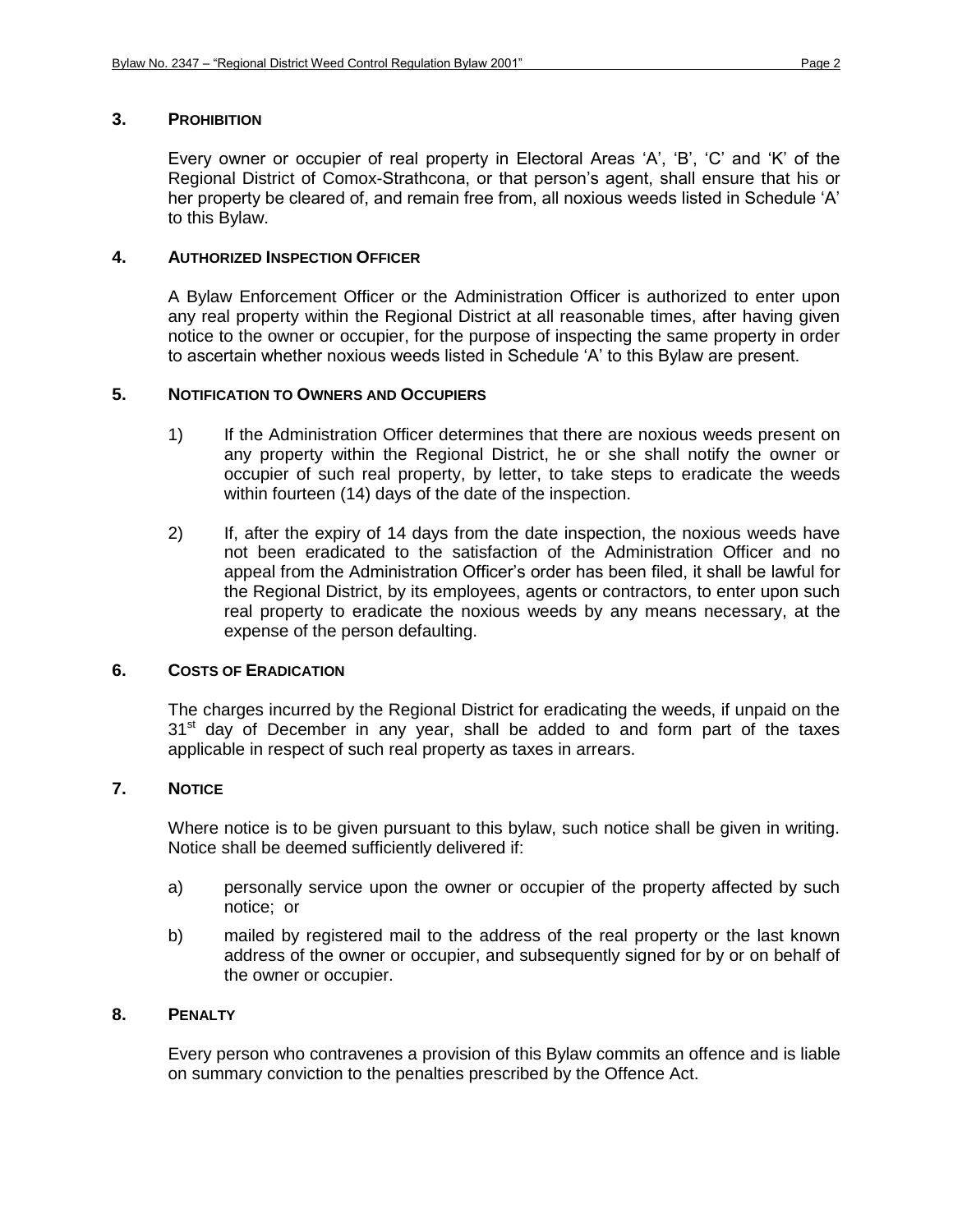## **9. SEVERABILITY**

If any provision of this Bylaw is found invalid by any court of competent jurisdiction, the offending portion shall be severed. Such decision shall not affect the validity of the remaining portions of this bylaw.

### **10. HEADINGS**

The headings in this Bylaw are inserted for convenience and reference only and in no way define, limit or enlarge the scope of this bylaw or any portion thereof.

## **11. COMING INTO FORCE**

This bylaw shall come into force and take effect on or after the date of its adoption.

| <b>READ A FIRST AND SECOND TIME THIS</b> | 26 <sup>TH</sup> | DAY OF                              | <b>MARCH</b> | 2001. |  |
|------------------------------------------|------------------|-------------------------------------|--------------|-------|--|
| <b>READ A THIRD TIME THIS</b>            | 26 <sup>TH</sup> | DAY OF                              | <b>MARCH</b> | 2001. |  |
| <b>ADOPTED THIS</b>                      | 26 <sup>TH</sup> | DAY OF                              | <b>MARCH</b> | 2001. |  |
| "D.M. Andrews"                           |                  | "B. Randall"                        |              |       |  |
| Chair                                    |                  | Manager of Corporate Administration |              |       |  |

I hereby certify the foregoing to be a true and correct copy of Bylaw 2347 being "Regional District Weed Control Regulation Bylaw 2001" as adopted by the Board of the Regional District of Comox-Strathocna on the 26<sup>th</sup> day of March, 2001.

*"B. Randall"*

\_\_\_\_\_\_\_\_\_\_\_\_\_\_\_ Manager of Corporate Administration